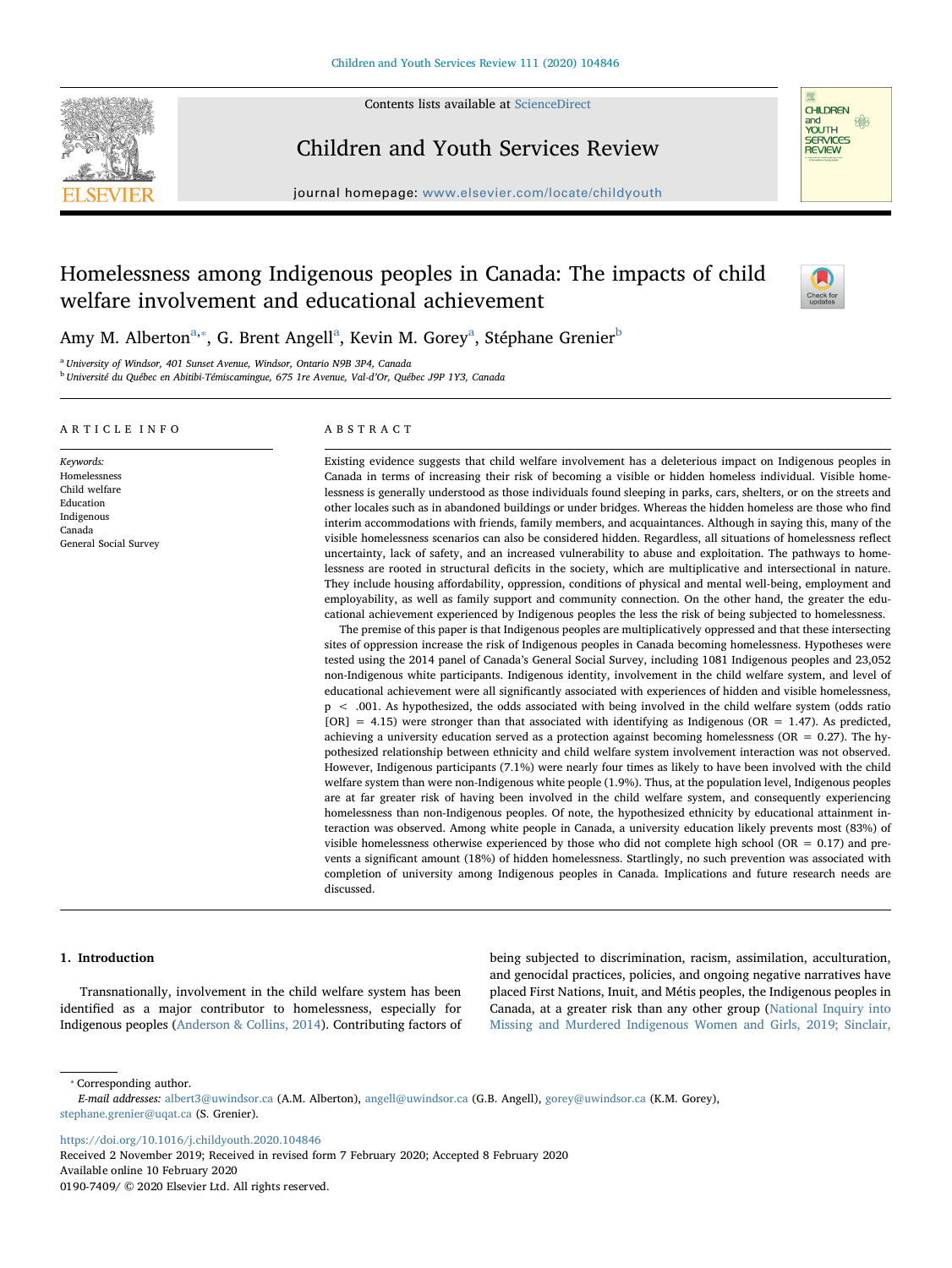[2016; Trocmé, Knoke, & Blackstock, 2004](#page-8-0)). Consequently, Indigenous peoples across the country are overrepresented among both visible and hidden homeless populations [\(Anderson & Collins, 2014\)](#page-7-0) and in the child welfare system at all levels, from investigation to out-of-home placement ([Blackstock, 2007, 2011; Ma, Fallon, Alaggia, & Richard,](#page-7-1) [2019; Sinha, Trocmé, Fallon, & MacLaurin, 2013; Truth and](#page-7-1) [Reconciliation Commission of Canada \[TRCC\], 2015\)](#page-7-1). However, there is a lack of research related to the effect of child welfare system involvement on Indigenous peoples' experiencing homelessness in Canada.

[Anderson and Collins \(2014\)](#page-7-0) investigation of Indigenous peoples' experiences with homelessness in Canada discovered that, in the 13 cities they looked at, the prevalence of Indigenous peoples in the homeless population was estimated to be at least five times greater than in the general population. Particularly striking was the rate they found in Toronto, Ontario. There, Indigenous peoples accounted for only 0.5 percent of the total population but comprised upwards of 15 to 16 percent of the homeless population. In saying this, it should be noted that determination of both those who were homeless and/or clustered as Indigenous varied according to whether participants self-identified or were considered to be homeless and/or Indigenous by data collectors. Similarly, at a national level it has been estimated that Indigenous peoples are about 10 times as likely to experience homelessness when compared with their non-Indigenous counterparts [\(Hwang, 2001\)](#page-8-1). Here too, a cautionary note of the aforesaid estimate should be offered as this finding was an uncontrolled synthesis of unstandardized regional homelessness rates. Nevertheless, these two studies do indicate a preponderance of Indigenous peoples being disproportionately represented in those who are homeless in Canada. To clarify the identified data and analysis concerns mentioned related to Indigenous homelessness, the current study will address the shortcomings in the research literature.

According to the 2016 Canadian Census, Indigenous children and youth accounted for 8% of that population nationally. However, 52% of children and youth in foster care were Indigenous ([Statistics Canada,](#page-8-2) [2017a\)](#page-8-2). Current child welfare system practices echo those of the residential school era in Canada where Indigenous children were forcibly removed or parents were coerced, deceived, or persuaded to send their children away from their homes and frequently their communities ([Kidd, Thistle, Beaulieu, O](#page-8-3)'Grady, & Gaetz, 2018). This comparison has a sound basis. [Sinclair \(2016\)](#page-8-4) notes that as the number of residential schools began to decline, the number of Indigenous children who were apprehended and forcibly taken from their homes by child welfare workers increased. In fact, there are now more Indigenous children under the care of child welfare agencies than were removed from their families at the height of the residential school era ([Blackstock &](#page-7-2) [Trocmé, 2005; National Inquiry into Missing and Murdered Indigenous](#page-7-2) [Women and Girls, 2019; TRCC, 2015](#page-7-2)).

## 1.1. Background

In keeping with Sider'[s \(1987\)](#page-8-5) formative work, wherein he articulates the key aspects of oppression with respect to the domination of Indigenous peoples, it is not surprising that homelessness in Canada takes a victim-blaming or psychosocial-deficit approach where, generally speaking "an individual, family, or community [is] without stable, safe, permanent, appropriate housing, or the immediate prospect, means and ability of acquiring it" [\(Gaetz et al., 2012, p. 1](#page-7-3)). This definition of homelessness suggests that homelessness encompasses a continuum of living situations ranging from unsheltered to at-risk situations of homelessness. Two broad types of homelessness found at either end of this continuum are visible or absolute and hidden or relative homelessness. Visible or absolute homelessness includes people living in public or semi-public spaces such as parks, cars, shelters, or on the streets, in abandoned buildings, or under bridges. These spaces are not typically thought of as places of residence. nor are they intended for long-term habitation ([Harvey, 2016; Thurston, Milaney, Turner, &](#page-7-4)

[Coupal, 2013](#page-7-4)). Hidden or relative homelessness is conceptualized as individuals who have may have some type of shelter, but do not have a home to call their own. Included in this category are people who are provisionally accommodated ([Gaetz et al., 2012\)](#page-7-3) or living in spaces, such as emergency shelters, in cars, or at other people's houses ([Christensen, 2013; Harvey, 2016; Thurston et al., 2013](#page-7-5)). These provisional accommodation settings are frequently in the homes of friends, family members, or acquaintances. This being said, the separation of what is considered visible and hidden homelessness is not absolute. What is conclusive is the vulnerability of people who are homeless in terms of their potential to be subjected to or witnesses of exploitation and abuse. As such, visible and hidden homelessness are considered to be face valid indicators of peoples' profound vulnerability. Both were included in the present study and should be thought of as its sub-hypotheses.

The characteristics of Indigenous peoples who experience homeless are regionally diverse and should not be considered to be all the same when it comes to their backgrounds. They also differ vastly from the experiences that non-Indigenous peoples have with homelessness ([Brown, Knol, Prevost-Derbecker, & Andrushko, 2007; Christensen,](#page-7-6) [2011, 2013; Patrick, 2014; Thistle, 2017\)](#page-7-6). Causes of Indigenous peoples' homelessness are especially unique because the narratives of objectified inferiority are entangled in (neo)colonial socio-structural dynamics ([Christensen, 2013](#page-7-5)). Moreover, these causes are compounded by the multiple, intersecting sites of oppression and marginalization experienced by Indigenous peoples who are continually being revictimized through (neo)colonial permeated policies and practices intended to subjugate their resolve and ways of knowing and being ([Anderson & Collins, 2014; Klos, 1997; Thistle, 2017\)](#page-7-0). Structural factors that have been found to contribute specifically to Indigenous peoples' experiences of homelessness include discrimination and racism ([Belanger, Awosoga, & Weasel Head, 2012; Richter & Chaw-Kant,](#page-7-7) [2008\)](#page-7-7). Also, involvement in the criminal justice system [\(Anderson &](#page-7-0) [Collins, 2014; Harvey, 2016; Kishigami, 2015; Thistle, 2017](#page-7-0)) and child welfare system ([Anderson & Collins, 2014; Baskin, 2007; Ruttan,](#page-7-0) [LaBoucane-Benson, & Munro, 2008\)](#page-7-0) play a role in escalating risk. Moreover, lack of educational opportunities and employment also must be factored into the increased potential of someone befalling homelessness [\(Saskatoon Indian and Métis Friendship Centre, 2009; Peters &](#page-8-6) [Robillard, 2007; Thurston et al., 2013](#page-8-6)). This then suggests that education might well serve as a protective factor against becoming homelessness. However, the relationship between educational achievement and homelessness does not seem to have yet been tested within this field. While testing central hypotheses, including main and interaction effects, this study aimed to account for the potential confounding influence of as many structural and personal factors as were available.

Although child welfare system involvement has been cited in the literature as contributing to Indigenous peoples' experiences of homelessness [\(Baskin, 2007; Ruttan et al., 2008\)](#page-7-8), it is an understudied factor. The Indigenous youths in [Baskin \(2007\)](#page-7-8) study highlighted the structural determinants that they believed caused their homelessness. More specifically, the participants spoke strongly about the negative impacts that the child welfare system had had on their lives, including contributing to their experiences of homelessness. Similarly, all of the nine young Indigenous women exiting homelessness in [Ruttan et al. \(2008\)](#page-8-7) study discussed being in some way affected by both the residential school and the child welfare system. They typically made specific connections between their child welfare system experiences and their experiences with being homeless. This being said, there remains a lack of population-based, quantitative research on the associations of people's, especially Indigenous peoples', experiences in the child welfare system with their subsequent experiences of homelessness.

Among the general population, transition from foster care into the community as an emerging adult has been identified as contributing to homelessness ([Ford Shah et al., 2017; Fowler, Marcal, Zhang, Day, &](#page-7-9) [Landsverk, 2017; Piat et al., 2014\)](#page-7-9). However, youth who are able to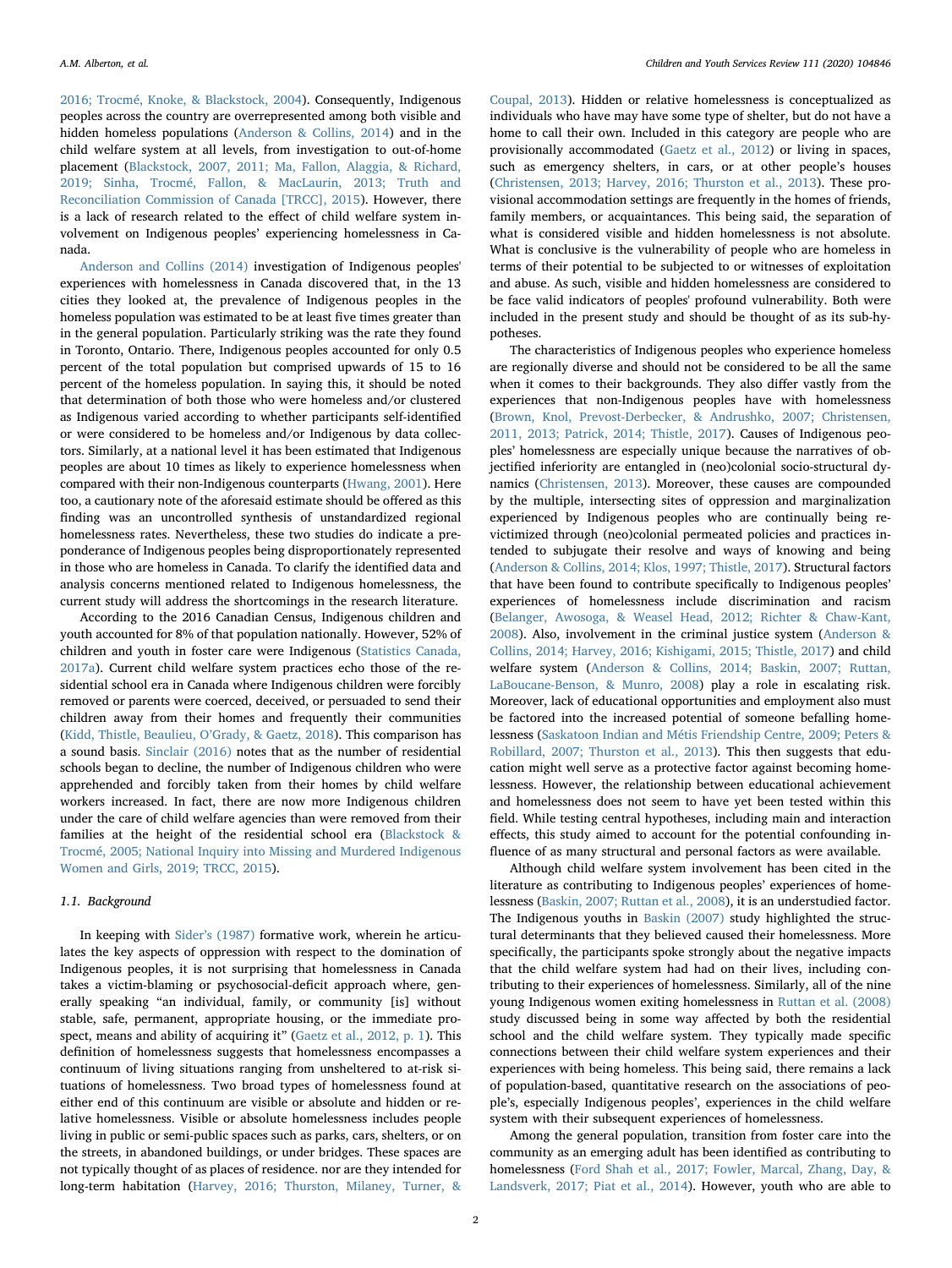reunify with family members upon aging out of the child welfare system appear to fare better ([Fowler et al., 2017\)](#page-7-10). This is difficult for Indigenous children, who often are removed from their homes and placed with non-Indigenous families in communities that are far away from and foreign to the communities and cultures they know ([Sinclair,](#page-8-8) [2007\)](#page-8-8). Placement in foster care at some point has also been identified as being associated with homelessness in the general population. For ex-ample, [Zugazaga \(2004\)](#page-8-9) found a strong association ( $x^2 = 7.93$ ) between having been placed in foster care and subsequent homelessness. However, the size of its predictive effect was not reported. Moreover, most studies with similar findings are qualitative in nature ([Lowe &](#page-8-10) [Gibson, 2011](#page-8-10)) and remain untested in terms of Indigenous peoples' experiences in Canada at a national level.

The relationship between Indigenous peoples' educational achievement and homelessness is also an understudied area and offers conflicting information with respect to its relationship to homelessness. In some cases, it has been suggested that educational achievement serves as a protective factor against homelessness [\(Phinney, Danziger, Pollack,](#page-8-11) [& Seefeldt, 2007; Rodrigue, 2016](#page-8-11)). Conversely, others have found that having less than a high school education actually decreased the likelihood of experiencing recurrent or hidden homelessness ([McQuistion,](#page-8-12) [Gorroochurn, Hsu, & Caton, 2014; To et al., 2016](#page-8-12)). There does not appear to be any Canadian studies, at a national level, which address this issue. Nor do there appear to be any studies examining the effect of educational achievement on Indigenous peoples' subsequent experiences of homelessness.

This study aims to fill these knowledge gaps, testing one key risk factor (child welfare system involvement) and one key protective factor (educational achievement) related to visible and hidden homelessness. Theorizing intersecting sites of oppression faced by Indigenous peoples, this large Canadian study tested these hypotheses: (1) Indigenous people are more likely than non-Indigenous people to experience homelessness. (2) People who were the legal responsibility of the government when they were children (i.e., placed in out-of-home care, typically in provincial child welfare systems) are subsequently more likely to experience homelessness. (3) People who have completed university are less likely to have experienced homelessness. (4) Of those having been a legal responsibility of the government, Indigenous children will be more disadvantaged than their white counterparts. (5) Educational achievement will be more advantageous for white people than for Indigenous peoples. A report by Statistics Canada examined the main effects of child welfare system involvement, Indigenous identity, and education achievement on hidden homelessness ([Rodrigue, 2016](#page-8-13)). The current study replicates these main effects and additionally examines the interaction effects. Further, this study advances knowledge related to the main and interaction effects associated with visible homelessness.

## 2. Theoretical framework

The authors used a critical social theory perspective, with a focus on intersectionality, to frame the understanding of the fundamental aspects of the experiences of being homeless, especially as it relates to Indigenous peoples. As such, experiences and perceptions of homelessness reside in the distinct, structured, and constantly unfolding constructed, oppressive, socially and personally embraced narratives. These constructed narratives are embedded in the intersecting oppressively based deceptive policies, programs, practices, and general relations which unduly impact Indigenous peoples ([Angell & Dunlop, 2001;](#page-7-11) [Sider, 1987\)](#page-7-11). The choice of critical social theory is intentional. It provides a focus on the tension and contradictions that permeate social exchanges, dictated by social structures, and impact advances with respect to fairness and justice [\(Leonard, 1990](#page-8-14)). For example, [Angell and](#page-7-11) [Dunlop \(2001\)](#page-7-11) demonstrate, through their comparative analysis, that neocolonial policies and programs have intentionally and coincidentally prevented Indigenous peoples' struggles to become selfreliant and -determining. Critical theory is a perspective that focuses not only on exposing and challenging oppression and domination but also offers direction on what needs to take place in order to confront privilege and achieve equity (Angell [& Dunlop, 2001; Angell, 2019;](#page-7-11) [Leonard, 1990\)](#page-7-11). To better understand how critical social theory will aid in this quest, the authors conjoined this overarching perspective with intersectionality. Intersectionality, according to [Crenshaw \(1989\)](#page-7-12), considers how the connection between and overlay of aspects of our socially constructed selves allow us to navigate, or not, through our involved and evolving shared environment. Implicit in this is an appreciation for the role that systems of oppression and privilege multiplicatively play out in the way we present ourselves and in how we are perceived and received by those we come into contact with ([Angell,](#page-7-13) [2019\)](#page-7-13).

By using critical theory to deconstruct and reconstruct experiences of homelessness, a critique of oppressive social structures, such as child welfare and education systems, is offered with the ultimate goal of an emancipating counter-narrative being presented. It also, as [Honneth](#page-8-15) [\(1997\)](#page-8-15) posits, considers how the various voices that lend credence to the social construction of oppression provide, not only a salient argument in support of their analysis, but offer insight into how the possibility of social change can be brought about through action, activism, and a "rewriting" of the narrative upon which oppression and privilege are founded and reinforced. To this, we add intersectionality. By so doing, intersectionality takes critical theory one step further, by asserting that oppressive and privilege ridden social systems and institutions are interconnected and thus their effects should not be assessed independently [\(Crenshaw, 1989; Smith, 2005](#page-7-12)). Rather than focusing on individual pathologies, this theoretical framework promotes examination of multiple experiences of marginalization faced by Indigenous peoples. This framework, with its goal of emancipation, also exposes and challenges structural barriers and power differentials that maintain inequalities ([Angell & Dunlop, 2001; Angell, 2019; Freire,](#page-7-11) [1970; Sider, 1987](#page-7-11)).

## 3. Method

## 3.1. Data and sample

Hypotheses were tested using the 28th panel of Canada's General Social Survey (GSS), collected in 2014 [\(Statistics Canada, 2016](#page-8-16)). The questionnaire was developed by Statistics Canada in consultation with key stakeholders including representatives from Northern Canada and departments such as Indigenous and Northern Affairs Canada (Statistics Canada, personal communication, March 7, 2018). Furthermore, there was no requirement to receive approval from the institutional ethics review board as these were publicly available data. However, it is accepted best practice in Canada and embraced by the authors that all research involving First Nations, Inuit, and Métis peoples and communities to comply with the framework set out in Research Involving the First Nations, Inuit, and Métis Peoples of Canada, Chapter 9 of the Tri-Council Policy Statement ([TCPS2]; [Government of Canada Panel](#page-7-14) [on Research Ethics, 2015\)](#page-7-14). This section of the TCPS2 deals with the demonstrating respect for Indigenous peoples in terms of how research is conducted, findings presented, and implications disseminated. Moreover, the authors adhered to the principles set out in the Ownership, Control, Access and Possession (OCAP) statement created by the [First Nations Information Governance Centre, 2014](#page-7-15), which sets out Indigenous peoples are to be engaged and how research information is to be gathered and shared. In all aspects of the current research, the principles of OCAP have been respected even though the data used was gleaned secondarily from the GSS. In particular, the research findings, discussion, and implications were vetted with Indigenous colleagues and settler/allies, non-Indigenous people. These colleagues are not only familiar with the research project and its methodology, but also serve in a consultative capacity on Indigenous research for the university's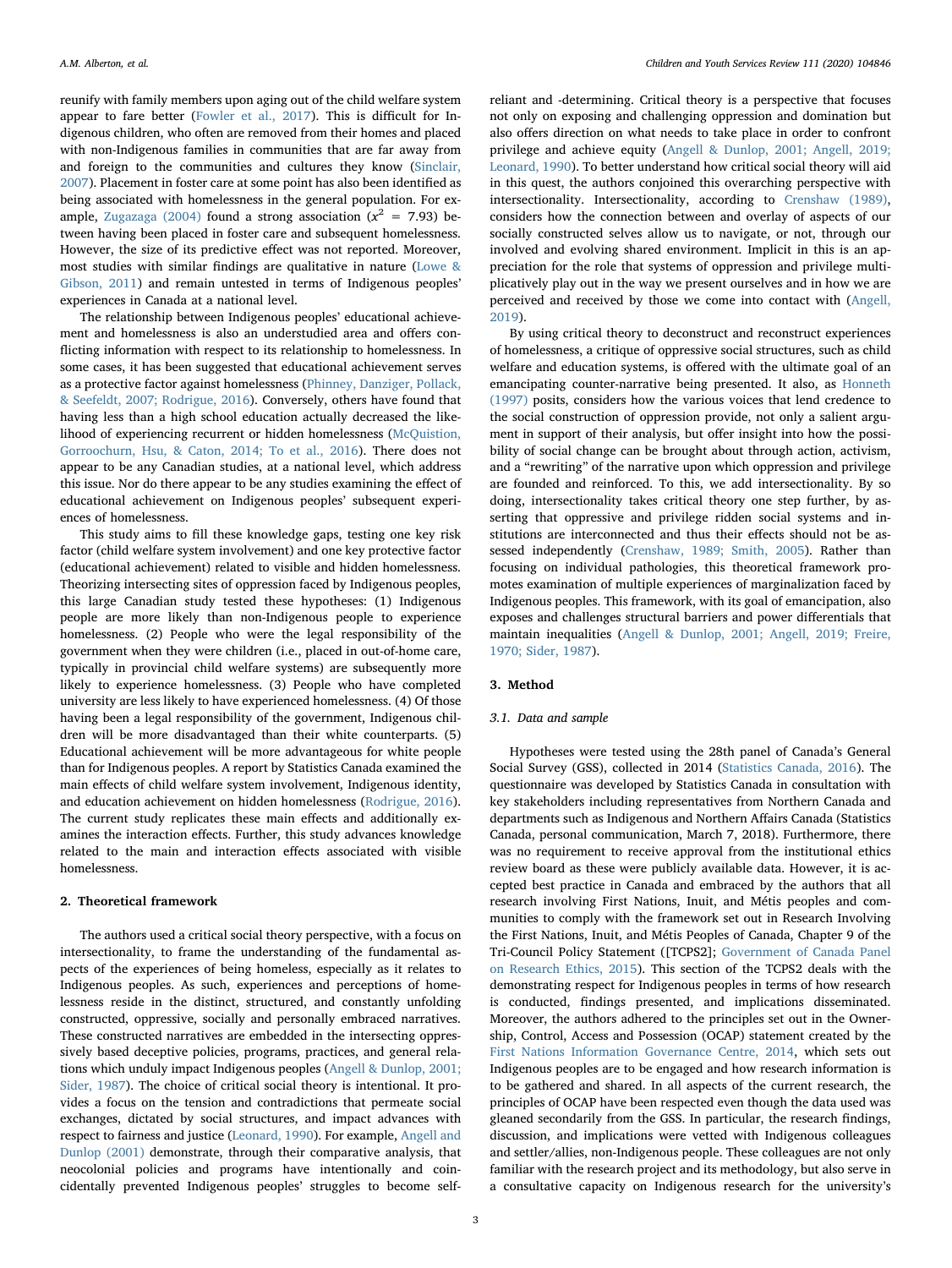Research Ethics Board and Office of Research and Innovation Services. As [Angell \(2019\)](#page-7-13) points out, whether the engagement of Indigenous peoples and communities in research endeavors is explicit or vicarious, from a critical theory perspective, it must at every step be procedurally anti-oppressive and take into account past deeds of personal, systemic and structural indiscretion involving all aspects of engagement by remaining reflexive, showing respect, being conciliatory and acting collaboratively.

Noninstitutionalized residents of Canada 15 years of age or older, living in one of the 10 provinces were included in the sample. Data for the territories were not included because they are restricted by Statistics Canada. Potential participants were selected with a random cell/landline digit-dialing methodology. This methodology was estimated to include 99% of all Canadian provincial residents [\(Statistics](#page-8-16) [Canada, 2016\)](#page-8-16). The reported overall response rate for the survey was 53%, which is not an unusually low response rate for national surveys (Heff[etz & Reeves, 2018](#page-7-16)). It should be noted that the response rate among Indigenous peoples may be lower than the general population. It is known in contemporary survey research that responding is related to socioeconomic and health statuses. Several studies have substantiated the longstanding, well-known associations of survey nonresponding with relatively lower socioeconomic and health statuses [\(Gorey &](#page-7-17) Trevisan, 1998; Heff[etz & Reeves, 2018; Langhammer, Krokstad,](#page-7-17) [Romundstad, Heggland, & Holmen, 2012; Smylie & Firestone, 2015\)](#page-7-17) Specifically, those who respond generally have higher socioeconomic and better health statuses. These well-known phenomenon suggest that this sample of Indigenous peoples is likely to be of relatively higher socioeconomic status, be relatively healthier, and thus less vulnerable than the national population. Thus, any findings included in this study are liable to be underestimates.

## 3.2. Measures

#### 3.2.1. Outcomes

Two separate dichotomous outcome variables were self-reported: visible and hidden homelessness. Visible homelessness was a singleitem measure: "Have you ever been homeless; that is, having to live in a shelter, on the street, or in an abandoned building?" Response choices were yes or no. Interviewers were given the instructions that "examples could include individuals living in emergency temporary shelters, in other locations not intended for human habitation (e.g. laneways, sidewalks, etc.)" ([Statistics Canada, 2017b, p. 168\)](#page-8-17). They were further instructed to not include individuals living with family or friends, strangers, in hotels, hostels, or rented accommodations and to not include experiences of homelessness outside of Canada ([Statistics Canada \(2017b\),](#page-8-17) [2017b\)](#page-8-17). Hidden homelessness was also a single-item measure: "Have you ever had to temporarily live with family or friends, in your car or anywhere else because you had nowhere else to live?" Response choices were yes or no. Interviewers were given instructions that "examples could include individuals that are "couch surfing" or without a regular or stable dwelling" (Statistics [Canada, 2017b, p. 169\)](#page-8-17). For this question, interviewers were instructed not to include individuals living in hotels, hostels, or rented accommodations. Given the instruction to not include people living in hotels or hostels, which are arguably precarious housing situations, estimates of hidden homelessness from these analyses are probably conservative underestimates. Although there seems to be no evidence in the literature related to the predictive validity of the absolute homelessness measure, the predictive validity of this simple measure of hidden homelessness was demonstrated by [Rodrigue](#page-8-13) [\(2016\).](#page-8-13)

### 3.2.2. Predictors

Main predictors were ethnicity and having been in child welfare care. Ethnicity was dichotomized. Those who identified as First Nations, Métis, or Inuit, are referred to as Indigenous peoples throughout this work. The other ethnic category was non-Indigenous

white people, hereafter, referred to as white. Having been in care was a dichotomous variable. Respondents were asked, "As a child, were you ever under the legal responsibility of the government?" Interviewers were instructed that, "in this case, the government assumes the rights and responsibilities of a parent for the purpose of the child's care, custody, and control" ([Statistics Canada, 2017b, p. 101\)](#page-8-17).

Personal covariates were age and gender. Age was recoded into practically meaningful thirds: older (55 years and older), middle-aged (35–54) or youths and young adults (15–34). Gender was straightforwardly dichotomized. Social-structural covariates were education, experiences of discrimination, contacts with criminal courts and experiences of childhood physical or sexual abuse. Highest level of education was categorized into four groups: less than high school, high school, college or trade school, or university. Respondents were asked if, in the past five years, they felt as though they had been discriminated or treated unfairly by others in Canada on the basis of sex, ethnicity or culture, race or skin colour, physical appearance, religion, sexual orientation, age, physical or mental disability, language, and/or for any other reason. These experiences of discrimination across 10 categories were summed into an ordinal measure: none, one or two or more experiences of discrimination or unfair treatment. The predictive validity of a similar measure of perceived discriminatory experiences was demonstrated by [Berry and Hou \(2017\)](#page-7-18) in their examination of discrimination among second generation immigrants in Canada. Further, [Du Mont and Forte \(2016\)](#page-7-19) examined the relationship between perceived discrimination and self-rated health in Canada using the same cumulative measure employed in the current study also demonstrating its predictive validity. Contact with the criminal courts and experiences of childhood physical and sexual were all dichotomous (yes or no) variables.

## 3.3. Analysis

First, unadjusted descriptive analyses compared Indigenous and non-Indigenous white participants on sociodemographic and contextual factors used chi square tests. Binary logistic regressions then tested the main predictive and interacting effects of Indigenous identity and child welfare system exposure on visible and hidden homelessness. These models were built based on theoretically important interactions and evidence from previous studies ([Anderson & Collins, 2014; Rodrigue,](#page-7-0) [2016; To et al., 2016](#page-7-0)). Practical and statistical significance were assessed with odds ratios (OR) and 95% confidence intervals estimated from regression statistics ([Begashaw, 2018; Harrell, 2015; Hosmer,](#page-7-20) [Lemeshow, & Sturdivant, 2013; Kleinbaum & Klein, 2010; Vittingho](#page-7-20)ff, [Glidden, Shiboski, & McCulloch, 2012](#page-7-20)). All ORs greater than one indicated greater odds of having experienced homelessness.

Household income was excluded from the central analysis as it was missing for 21% of the respondents and these nonresponse rates significantly differed between Indigenous (34%) and non-Indigenous white participants (21%),  $p < .001$ . Otherwise, missing data was miniscule. All variables had < 3% missing data. Three had none and three had < 1% missing. [Little \(1988\)](#page-8-18) Missing Completely at Random test was conducted ( $\chi^2 = 0.97$ ,  $p = .35$ ). Non-significance of this test affirms that any very modest missing data in this analysis was randomly distributed and so, not confounding. Therefore, missing data was deleted listwise and analyses were accomplished with the 24,133 participants, 1081 Indigenous and 23,052 white, with valid data on all study variables. Finally, the large subsamples of Indigenous and white participants ensured ample power  $(1 - \beta = 0.99)$  to detect large betweengroup differences with a great deal of confidence (ORs of 2.00 or larger within 95% CIs [2-tailed  $\alpha$  of 0.05]; [Faul, Erdfelder, Buchner, & Lang,](#page-7-21) [2009; Fleiss, Levin, & Paik, 2003](#page-7-21)).

### 4. Results

[Table 1](#page-4-0) displays the descriptive profiles of the Indigenous and non-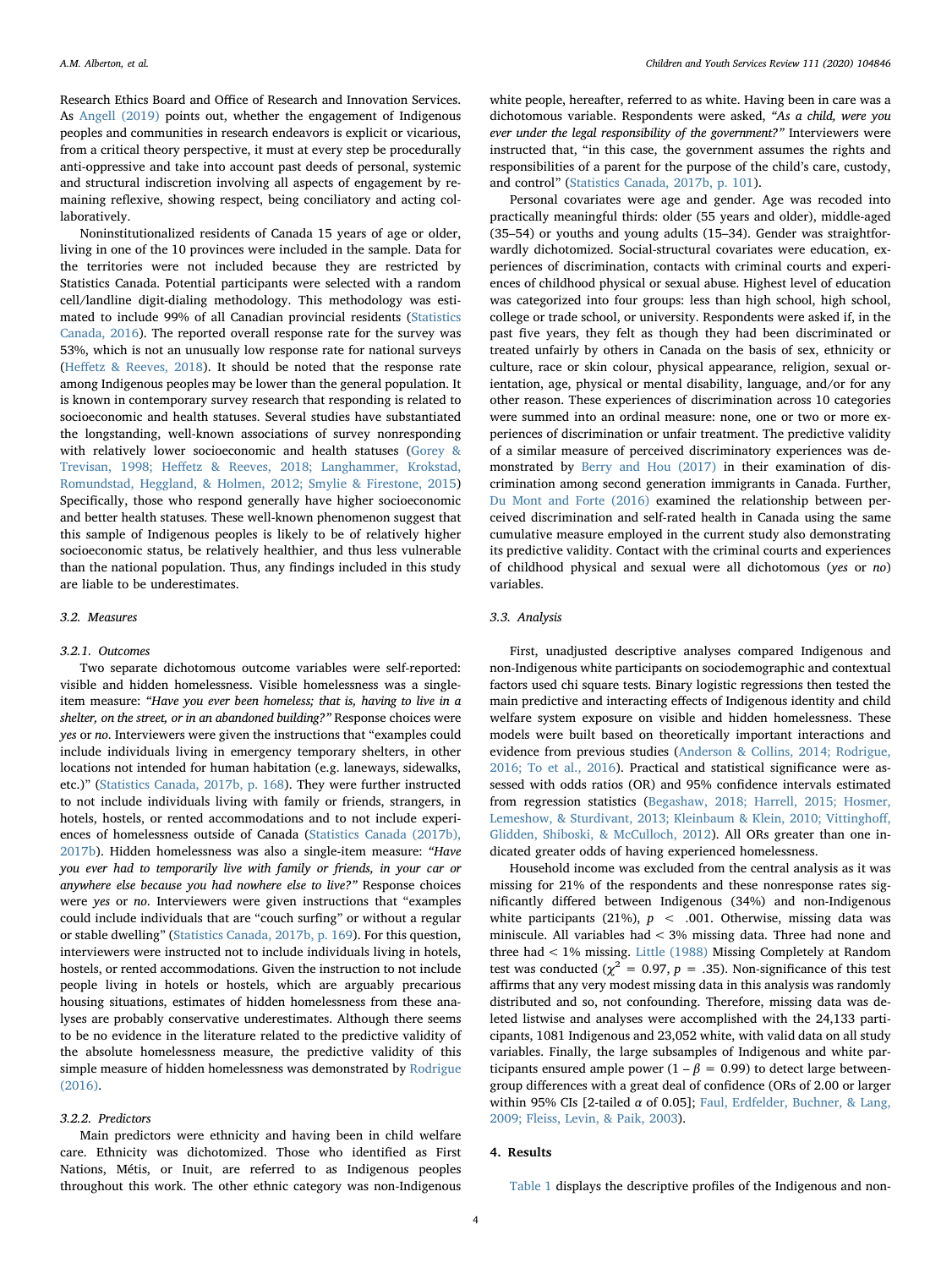#### <span id="page-4-0"></span>Table 1

Descriptive Profiles of Indigenous ( $n = 1081$ ) and Non-Indigenous White  $(n = 23.052)$  Participants.

|                                        | Indigenous          |            | Non-Indigenous White |            |  |  |  |  |
|----------------------------------------|---------------------|------------|----------------------|------------|--|--|--|--|
|                                        | Number <sup>a</sup> | Percentage | Number <sup>a</sup>  | Percentage |  |  |  |  |
| Ever Experienced Visible Homelessness* |                     |            |                      |            |  |  |  |  |
| No                                     | 1023                | 94.6       | 22,694               | 98.4       |  |  |  |  |
| Yes                                    | 58                  | 5.4        | 358                  | 1.6        |  |  |  |  |
| Ever Experienced Hidden Homelessness*  |                     |            |                      |            |  |  |  |  |
| No                                     | 881                 | 81.5       | 21,054               | 91.3       |  |  |  |  |
| Yes                                    | 200                 | 18.5       | 1998                 | 8.7        |  |  |  |  |
| Child Welfare System Involvement*      |                     |            |                      |            |  |  |  |  |
| No                                     | 1004                | 92.9       | 22,619               | 98.1       |  |  |  |  |
| Yes                                    | 77                  | 7.1        | 433                  | 1.9        |  |  |  |  |
| <b>Highest Level of Education*</b>     |                     |            |                      |            |  |  |  |  |
| Less than high school                  | 290                 | 26.8       | 3848                 | 16.7       |  |  |  |  |
| High school                            | 333                 | 30.8       | 6352                 | 27.6       |  |  |  |  |
| College or trade school                | 312                 | 28.9       | 6896                 | 29.9       |  |  |  |  |
| University                             | 146                 | 13.5       | 5956                 | 25.8       |  |  |  |  |
| Gender                                 |                     |            |                      |            |  |  |  |  |
| Female                                 | 593                 | 54.9       | 12,765               | 55.4       |  |  |  |  |
| Male                                   | 488                 | 45.1       | 10,287               | 44.6       |  |  |  |  |
| Age*                                   |                     |            |                      |            |  |  |  |  |
| 55 or older                            | 376                 | 34.8       | 11,168               | 48.4       |  |  |  |  |
| 35 to 54                               | 377                 | 34.9       | 7152                 | 31.0       |  |  |  |  |
| 15 to 34                               | 328                 | 30.3       | 4732                 | 20.5       |  |  |  |  |
| Physically Abused in Childhood*        |                     |            |                      |            |  |  |  |  |
| No                                     | 664                 | 61.4       | 16,694               | 72.4       |  |  |  |  |
| Yes                                    | 417                 | 38.6       | 6358                 | 27.6       |  |  |  |  |
| Sexually Abused in Childhood*          |                     |            |                      |            |  |  |  |  |
| No                                     | 904                 | 83.6       | 20,714               | 89.9       |  |  |  |  |
| Yes                                    | 177                 | 16.4       | 2338                 | 10.1       |  |  |  |  |
| Discrimination Experiences*            |                     |            |                      |            |  |  |  |  |
| None                                   | 847                 | 78.4       | 20,655               | 89.6       |  |  |  |  |
| One                                    | 93                  | 8.6        | 1444                 | 6.3        |  |  |  |  |
| Two or more                            | 141                 | 13.0       | 953                  | 4.1        |  |  |  |  |
| Contact with Criminal Courts*          |                     |            |                      |            |  |  |  |  |
| No                                     | 731                 | 67.6       | 17,989               | 78.0       |  |  |  |  |
| Yes                                    | 350                 | 32.4       | 5063                 | 22.0       |  |  |  |  |

<span id="page-4-1"></span><sup>a</sup> Number of participants in each subsample.

<span id="page-4-2"></span>\* Ethnic group differences were statistically significant, Pearson's  $\chi^2$  test,  $p < .001$ .

Indigenous white respondents included in this analysis. Except for gender, all of the between ethnic group differences were statistically significant ( $p < .001$ ). Of central interest, Indigenous peoples were substantially more likely to report having experienced visible and hidden homelessness and to have ever been involved in the child welfare system as a child. In fact, Indigenous peoples were more than three times as likely as white people to have experienced visible homelessness (5.4% vs. 1.6%), more than twice as likely to have experienced hidden homelessness (18.5% vs. 8.7%) and nearly four times as likely to have ever been so cared for by a province (7.1% vs. 1.9%). Consistent with [Palmater \(2014\)](#page-8-19) findings, Indigenous respondents were also much more socio-demographically vulnerable than white respondents. They were younger and much more likely to not have completed high school (26.8% vs. 16.7%). Indigenous participants were also more prevalently victimized, being more likely to have reported childhood physical and sexual abuse (38.6% vs. 27.6% and 16.4% vs. 10.1%). These findings echo the assertions of participants in [Baskin \(2007\) and Ruttan et al.](#page-7-8) [\(2008\)](#page-7-8) studies who discussed heightened experiences of victimization and abuse. Finally, Indigenous peoples were more than three times as likely to have experienced two or more types of discrimination (13% vs. 4.1%) as well as more likely to have had contact with the criminal courts (32.4% vs. 22.0%).

Logistic regression-based findings for both outcomes are displayed

in [Table 2](#page-5-0). Model 1 included only ethnicity as a predictor. It estimated that the odds or chances of an Indigenous person experiencing visible homelessness were much greater, perhaps 259% greater (OR = 3.59) than those of a white person. While the odds of an Indigenous person experiencing hidden homelessness were also substantially, perhaps 139% greater (OR = 2.39). Model 2 similarly included only one predictor, whether or not participants had ever been involved with a provincial child welfare system as a child. Such an experience was observed to be an incredibly strong predictor of homelessness, visible and hidden. People who had such child welfare involvement were to have ever been visibly homeless ( $OR = 10.50$ ) and more than three times as likely to have ever experienced hidden homelessness  $(OR = 4.26)$ . Model 3 also included only one predictor; highest level of education attained. University completion was observed to be protective against visible homelessness (OR =  $0.27$ ). However, educational attainment does not seem to significantly predict hidden homelessness.

These general patterns of findings were maintained even after all other factors were accounted for in Models 4 and 5. In Model 4, which included all study variables, the strongest predictor of visible homelessness remained child welfare involvement ( $OR = 4.15$ ). As for hidden homelessness, having experienced two or more forms of discrimination was the strongest predictor (OR =  $2.55$ ). Further, and hypothetically supportive, the odds of identifying as Indigenous and experiencing visible or hidden homelessness remained significant and relatively large (respective ORs of 1.47 and 1.56). The final models accounted for nearly one quarter of the variability in the outcome of visible homelessness (Nagelkerke's  $r^2 = 23.5\%$ ) and slightly more than 10% of the variability in the outcome of hidden homelessness (Nagelkerke's  $r^2 = 12.4\%$ ). The hypothesized interaction of Indigenous identity and child welfare involvement, however, was not statistically significant. Thus, the effect of ever being in child welfare system care on experiencing visible or hidden homelessness was similar for Indigenous and white peoples. This, however, ought not be interpreted to mean that Indigenous identity does not matter. Notwithstanding the large main effect of Indigenous identity, Indigenous peoples who represent 4.9% of the Canadian population ([Statistics Canada, 2019](#page-8-20)) were also far more prevalently removed from their families as children (7.1% vs. 1.9%).

Finally, the interactions of education and visible and hidden homelessness with Indigenous identity were examined. The interactions were significant in full regression models that controlled all of the other study variables. The interaction effects are depicted in table  $3 (p = .06$ and  $p = 0.00$ ). The tabular display shows education to be profoundly protective for white people, but not protective at all for Indigenous peoples. For example, among white people in Canada, a university education likely prevents most (83%) of the visible homelessness otherwise experienced by those who did not complete high school  $(OR = 0.17)$ . Further, university education likely prevents a significant amount (18%) of hidden homelessness for white people. Startlingly, no such prevention was associated with a university education among Indigenous peoples in Canada. First Nations, Inuit and Métis people with a university degree are as likely to have experienced visible and hidden homelessness as are otherwise similar First Nations, Inuit and Métis people without a high school diploma. Such seems another clear indicator of their multiple, intersecting systemic experiences of structural violence and oppression; and thus, supportive of the theoretical framework, with its focus on critical social theory and specifically, intersectionality.

## 5. Discussion

Overall findings suggest that Indigenous peoples have much more involvement in the child welfare system and consequently, are at greater risk of exposure to visible and hidden homelessness. Indigenous peoples were more likely to experience visible (5.4% vs 1.6%) and hidden homelessness (18.5% vs 8.7%) than non-Indigenous, white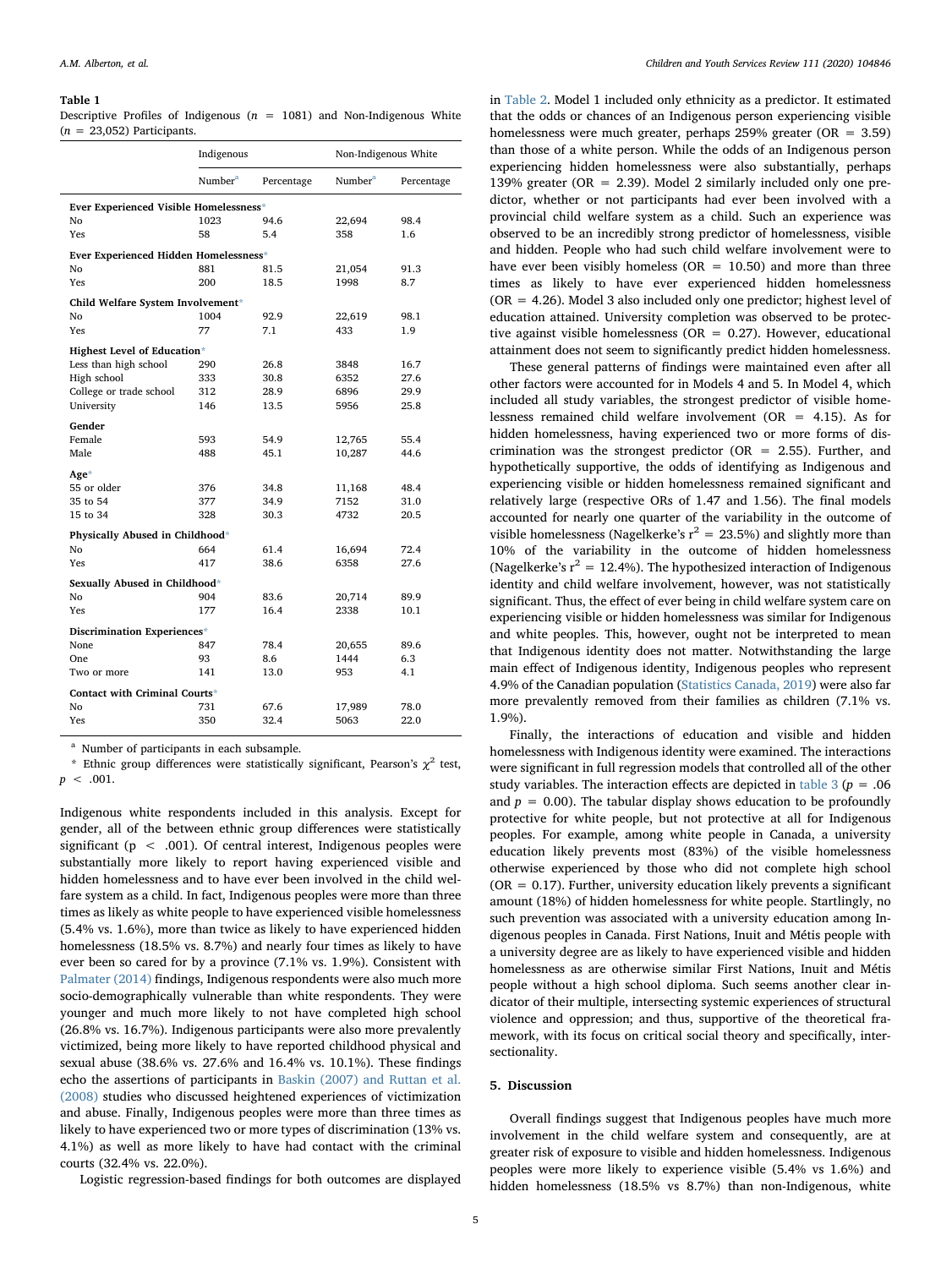#### <span id="page-5-0"></span>Table 2

Predictors of Homelessness Among Indigenous and Non-Indigenous White People: Logistic Regression Models (n = 24,133).

| Visible Homelessness                                                                                       | Models 1, 2, & $3^a$ |                                              | Model 4              |                                              | Model 5              |                                              |
|------------------------------------------------------------------------------------------------------------|----------------------|----------------------------------------------|----------------------|----------------------------------------------|----------------------|----------------------------------------------|
|                                                                                                            | <b>OR</b>            | 95% CI                                       | <b>OR</b>            | 95% CI                                       | <b>OR</b>            | 95% CI                                       |
| Indigenous (White)<br>Indigenous                                                                           | 3.59                 | (2.70, 4.78)                                 | 2.41                 | (1.78, 3.25)                                 | 1.47                 | (1.06, 2.03)                                 |
| Child Welfare System Involvement (No)<br>Yes                                                               | 10.50                | (7.97, 13.82)                                | 8.62                 | (6.47, 11.48)                                | 4.15                 | (3.02, 5.68)                                 |
| Education (Less than high school)<br>High School<br>College or trade school<br>University                  | 0.86<br>0.78<br>0.27 | (0.67, 1.12)<br>(0.60, 1.01)<br>(0.18, 0.39) | 0.86<br>0.73<br>0.28 | (0.66, 1.13)<br>(0.56, 0.97)<br>(0.19, 0.41) | 0.72<br>0.58<br>0.20 | (0.54, 0.95)<br>(0.43, 0.76)<br>(0.14, 0.30) |
| Gender (Female)<br>Male                                                                                    |                      |                                              | 1.63                 | (1.33, 1.99)                                 | 1.75                 | (1.39, 2.19)                                 |
| Age (55 or older)<br>35 to 54<br>15 to 34<br>Physically Abused in Childhood (No)                           |                      |                                              | 2.15<br>1.48         | (1.71, 2.72)<br>(1.14, 1.95)                 | 1.73<br>1.64         | (1.36 2.19)<br>(1.24, 2.18)                  |
| Yes<br>Sexually Abused in Childhood (No)                                                                   |                      |                                              |                      |                                              | 3.00                 | (2.38, 3.78)                                 |
| Yes                                                                                                        |                      |                                              |                      |                                              | 2.58                 | (2.01, 3.31)                                 |
| Discrimination Experiences (None)<br>One<br>Two or more                                                    |                      |                                              |                      |                                              | 2.05<br>3.84         | (1.50, 2.79)<br>(2.93, 5.02)                 |
| Contact with Criminal Courts (No)<br>Yes                                                                   |                      |                                              |                      |                                              | 3.47                 | (2.80, 4.30)                                 |
| Hidden Homelessness Indigenous (White)<br>Indigenous                                                       | 2.39                 | (2.04, 2.81)                                 | 2.06                 | (1.74, 2.43)                                 | 1.56                 | (1.31, 1.86)                                 |
| Ever a Crown Ward (No)<br>Yes                                                                              | 4.26                 | (3.50, 5.19)                                 | 3.90                 | (3.18, 4.77)                                 | 2.46                 | (1.98, 3.05)                                 |
| Highest Level of Education (Less than high school)<br>High school<br>College or trade school<br>University | 1.29<br>1.35<br>1.02 | (1.12, 1.48)<br>(1.18, 1.55)<br>(0.88, 1.19) | 1.22<br>1.22<br>0.97 | (1.06, 1.41)<br>(1.06, 1.40)<br>(0.83, 1.13) | 1.10<br>1.06<br>0.82 | (0.95, 1.28)<br>(0.91, 1.22)<br>(0.70, 0.96) |
| Gender (Female)<br>Male                                                                                    |                      |                                              | 1.14                 | (1.05, 1.25)                                 | 1.10                 | (1.00, 1.21)                                 |
| Age (55 or older)<br>35 to 54<br>15 to 34                                                                  |                      |                                              | 1.99<br>1.47         | (1.79, 2.20)<br>(1.31, 1.66)                 | 1.82<br>1.57         | (1.63, 2.02)<br>(1.38, 1.78)                 |
| Physically Abused in Childhood (No)<br>Yes                                                                 |                      |                                              |                      |                                              | 1.99                 | (1.81, 2.20)                                 |
| Sexually Abused in Childhood (No)<br>Yes                                                                   |                      |                                              |                      |                                              | 1.67                 | (1.47, 1.90)                                 |
| Discrimination Experiences (None)<br>One<br>Two or more                                                    |                      |                                              |                      |                                              | 1.93<br>2.55         | (1.67, 2.24)<br>(2.18, 2.98)                 |
| Contact with Criminal Courts (No)<br>Yes                                                                   |                      |                                              |                      |                                              | 2.03                 | (1.84, 2.23)                                 |

Notes. CI, confidence interval; OR, odds ratio. Parenthetic categories are baselines.

<span id="page-5-1"></span><sup>a</sup> Unadjusted, single predictor models.

people. Indigenous identity (ORs ranged 1.50 to 3.50) and having ever been the legal responsibility of the government (ORs ranged 2.50 to 10.50) were both strongly associated with homelessness, visible and hidden. These findings, related to hidden homelessness, systematically converged with [Rodrigue \(2016\)](#page-8-13) findings. The hypothesized interaction between Indigenous identity and child welfare was not observed. However, educational achievement was strongly protective for non-Indigenous white, but not at all for Indigenous participants. Thus, intersecting sites of oppression, as posited by critical social theory and intersectionality, related to colonialism (Indigenous identity) and education (level of educational attainment) are clear.

As a result of the historic effects arising from colonization and the ongoing impacts of neocolonialism, Indigenous peoples are far more

vulnerable and prevalently exposed to structural oppression than non-Indigenous people in Canada. This study added to mounting evidence, including the recent Canadian Human Rights Tribunal finding, of racist and discriminatory practices and policies by all levels of Canadian Government ([First Nations Child and Family Caring Society of Canada](#page-7-22) [and Assembly of First Nations v. Attorney General of Canada, 2016;](#page-7-22) [TRCC, 2015\)](#page-7-22) by showing that Indigenous identity and out-of-home child welfare placement both strongly predicted homelessness. Although the hypothesized interaction between Indigenous identity and out-of-home placement was not observed, this does not mean that Indigenous identity does not multiplicatively matter. Indigenous respondents were more than three times as likely as non-Indigenous participants to have been removed from their homes as children,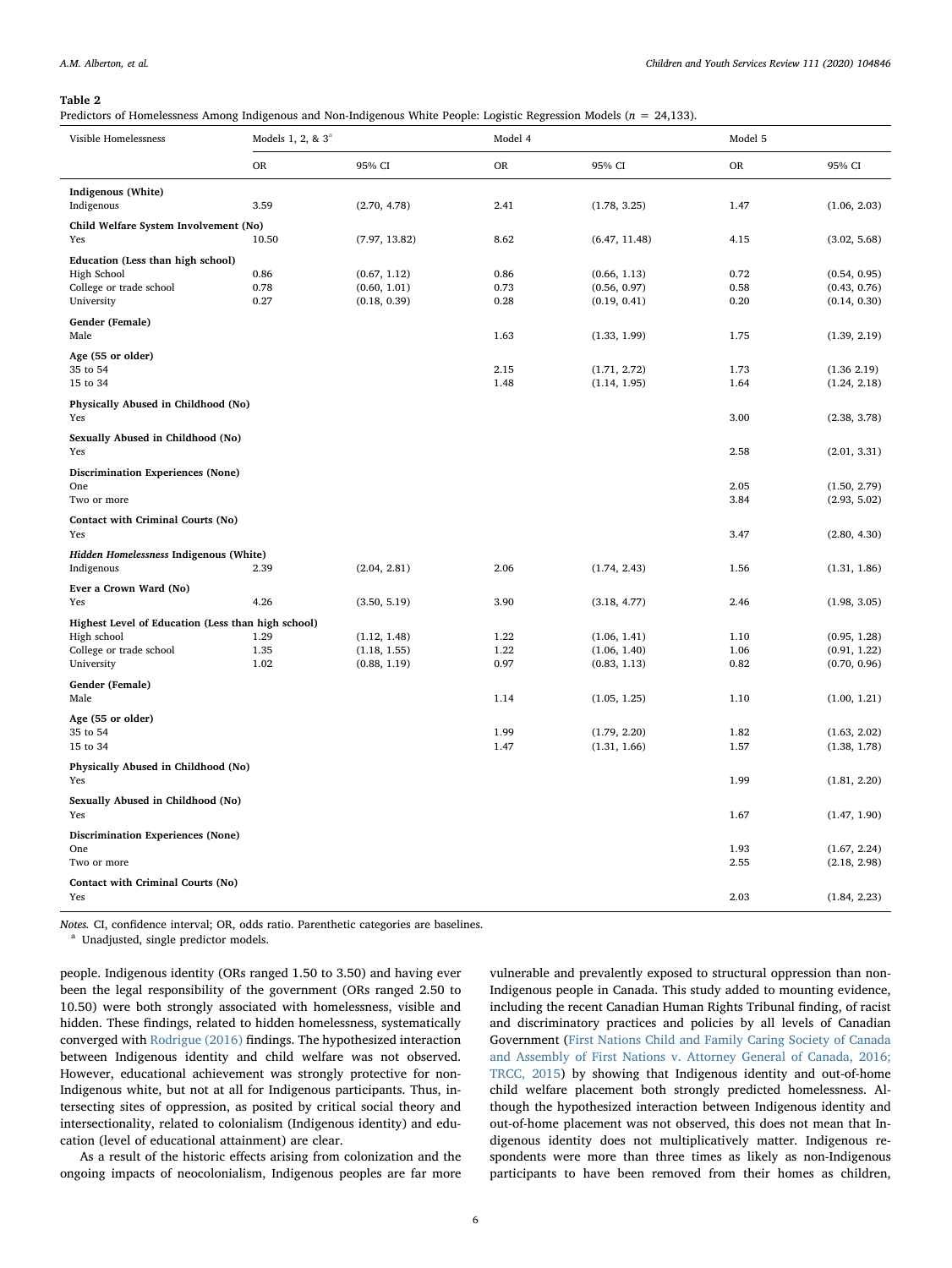#### <span id="page-6-0"></span>Table 3

Effects of Education on Homelessness within Ethnic Strata ( $N = 24,133$ ).

| Highest Level of Education | Non-Indigenous White |            | Indigenous |            |
|----------------------------|----------------------|------------|------------|------------|
|                            | <b>OR</b>            | 95% CI     | <b>OR</b>  | 95% CI     |
| Visible Homelessness       |                      |            |            |            |
| Less than high school      | 1.00                 |            | 1.00       |            |
| High school                | 0.67                 | 0.50, 0.91 | 1.13       | 0.52, 2.48 |
| College or trade school    | 0.52                 | 0.39, 0.71 | 1.09       | 0.49, 2.46 |
| University                 | 0.17                 | 0.11, 0.26 | 0.70       | 0.24, 2.05 |
| <b>Hidden Homelessness</b> |                      |            |            |            |
| Less than high school      | 1.00                 |            | 1.00       |            |
| High school                | 1.07                 | 0.91, 1.25 | 1.47       | 0.93, 2.34 |
| College or trade school    | 1.04                 | 0.89, 1.21 | 1.27       | 0.79, 2.05 |
| University                 | 0.82                 | 0.69, 0.96 | 0.73       | 0.39, 1.37 |

Notes. Odds ratios and confidence intervals were adjusted for all of the other factors included in full regression models. An odds ratio of one is the baseline. Statistically significant protective associations are bolded.

placing them at much greater population attributable risk.

The GSS, despite being a large, national database presents limitations. First, in the publicly available dataset, Indigenous peoples are aggregated into one group, as opposed to being recognized as distinct ethnic groups and Nations. All visible minorities are also aggregated into one category. These aggregations skew results and create difficulties in assessing specific outcomes related to discrimination, racism, and other types of oppression. Further, due to limitations related to the survey questions, how many homelessness episodes had occurred and how old the respondents were when they experienced homelessness could not be determined. However, the self-report nature of data collected for the GSS helps to overcome typical limitations which rely on enumeration techniques such as Point in Time counts ([Baskin, 2007;](#page-7-8) [Schneider, Brisson, & Burnes, 2016\)](#page-7-8) or number of peoples accessing shelters ([Berry, 2007](#page-7-23)). Another limitation of the data was that the nature of the variables did not allow for measurement of the effect of having children in the care of the government on experiencing hidden or visible homelessness. Thus, it is likely that the estimates related to the association between Indigenous peoples' involvement in the child welfare system and experiences of homelessness are conservative. Moreover, the respondents were not asked when the childhood physical and/or sexual abuse occurred. It is unclear whether this abuse occurred while living with their parents or while they were wards of the government and in the custody of the state and under the care of its child welfare system proxies. However, Indigenous children are more likely to be taken from their parents as a result of neglect charges, than for instances of physical and/or sexual abuse ([Blackstock, Trocmé, &](#page-7-24) [Bennett, 2004](#page-7-24)). Thus, it may be inferred that the reported childhood physical and/or sexual abuse were more likely to have occurred while being a ward of the state and in the care of the child welfare system. Finally, the sample was limited in that data were only collected from individuals currently living in households. Thus, the estimates presented here are likely conservative as anyone currently experiencing homelessness was excluded [\(Rodrigue, 2016](#page-8-13)).

Even when all other factors are accounted for, Indigenous peoples still face 47% and 56% greater odds of experiencing visible and hidden homelessness, respectively. Further, these findings suggest that higher levels of education serve as a protection from visible homelessness for white people, but this is not the case for Indigenous peoples. Future research should explore the interesting relationship between Indigenous peoples' experiences of education and how they are related to subsequent experiences of homelessness. A greater understanding of how education serves as a protection against homelessness for white people may also point to how the Canadian education system is failing Indigenous peoples in the same vein.

To further demonstrate the importance of using critical social theory and intersectionality as a lens to view the effects of systemic oppression,

future research should examine the effects of intersecting sites of structural violence faced by Indigenous peoples, including child welfare involvement, on experiences of homelessness. Regional differences in rates of Indigenous children in care as well as the effects of child welfare involvement on homelessness should also be examined. With these data, researchers and policy makers will have opportunities to build on strengths of regions with lower rates of children in care and homelessness. Greater efforts should also be made by researchers to engage with First Nations communities in the development of culturally relevant data collection techniques. The status quo depends primarily on data collected by the Canadian Government and often excludes on-reserve populations ([Sinha, Delaye, & Orav-Lakaski, 2018](#page-8-21)). Future research should also qualitatively explore the relationships between Indigenous peoples, their past experiences with child welfare services, and their experiences of homelessness. The role of family as a risk and/ or protective factor should also be explored.

It is apparent that Indigenous peoples disproportionately experience homelessness and one of the most important factors predicting this overrepresentation is having experienced being a legal responsibility of the government as a child. For example, both central models on visible and hidden homelessness that accounted for other factors estimated Indigenous peoples were overrepresented by approximately 50% (ORs = 1.47 and 1.56, respectively). Policies, programs, and practices must change. Discriminatory child welfare policies which result in the underfunding of child welfare services in First Nations communities must be acknowledged and rectified [\(Sinha et al., 2018; TRCC, 2015](#page-8-21)). Further, there must be a greater awareness of how government policies have systematically targeted Indigenous peoples and created social conditions which contribute to increased involvement in the child welfare system ([Sinha et al., 2018\)](#page-8-21). The Canadian Government, as an act of reconciliation, must begin to redress these harms caused by colonialism. This includes recognizing and addressing poverty, housing, water, and sanitation issues, food security, violence, and health and educational inequities faced by First Nations, Inuit, and Métis peoples ([TRCC, 2015](#page-8-22)).

Finally, the current study demonstrated a complete non-association between Indigenous peoples' level of educational achievement and their experiences of homelessness. This is essentially a systematic replication of the well-known diminished protective influence of education among African Americans [\(Assari, 2018; Fusaro, Levy, & Shaefer,](#page-7-25) [2018\)](#page-7-25). Educational achievements significantly protect against homelessness and its correlates among all Americans, but substantially less so among its most historically oppressed group, African Americans. However, such protections among Indigenous Canadians seems not merely diminished, but non-existent. This seems a stunning finding of extraordinary policy significance. The results of this study indicate that completion of university is a very important protective factor against both visible and hidden homelessness. This highlights the need for improved access to education and educational supports for First Nations, Inuit, and Métis children and youth. Like child welfare, education in First Nations communities is underfunded by the federal government ([Drummond & Kachuck Rosenbluth, 2013\)](#page-7-26). Since the inception of the residential school system, education and child welfare systems have been interconnected and oppressive mechanisms of control over Indigenous peoples and communities. One is also left wondering if, perhaps, having to leave their home communities to attend high school leads to high school being a risk, as opposed to protection, factor related to homelessness for Indigenous peoples.

In addition to equitable funding of First Nations child and family services, there must be an increase in funding for culturally appropriate and relevant supports for all Indigenous parents and children, both onand off-reserve so children may remain safely in their family homes ([Ma](#page-8-23) [et al., 2019\)](#page-8-23). These supports must be holistic and focus on prevention. If removal from the home is necessary, children must be placed in culturally appropriate homes where they are provided with opportunities to develop strong senses of identity, self-worth, self-respect, and self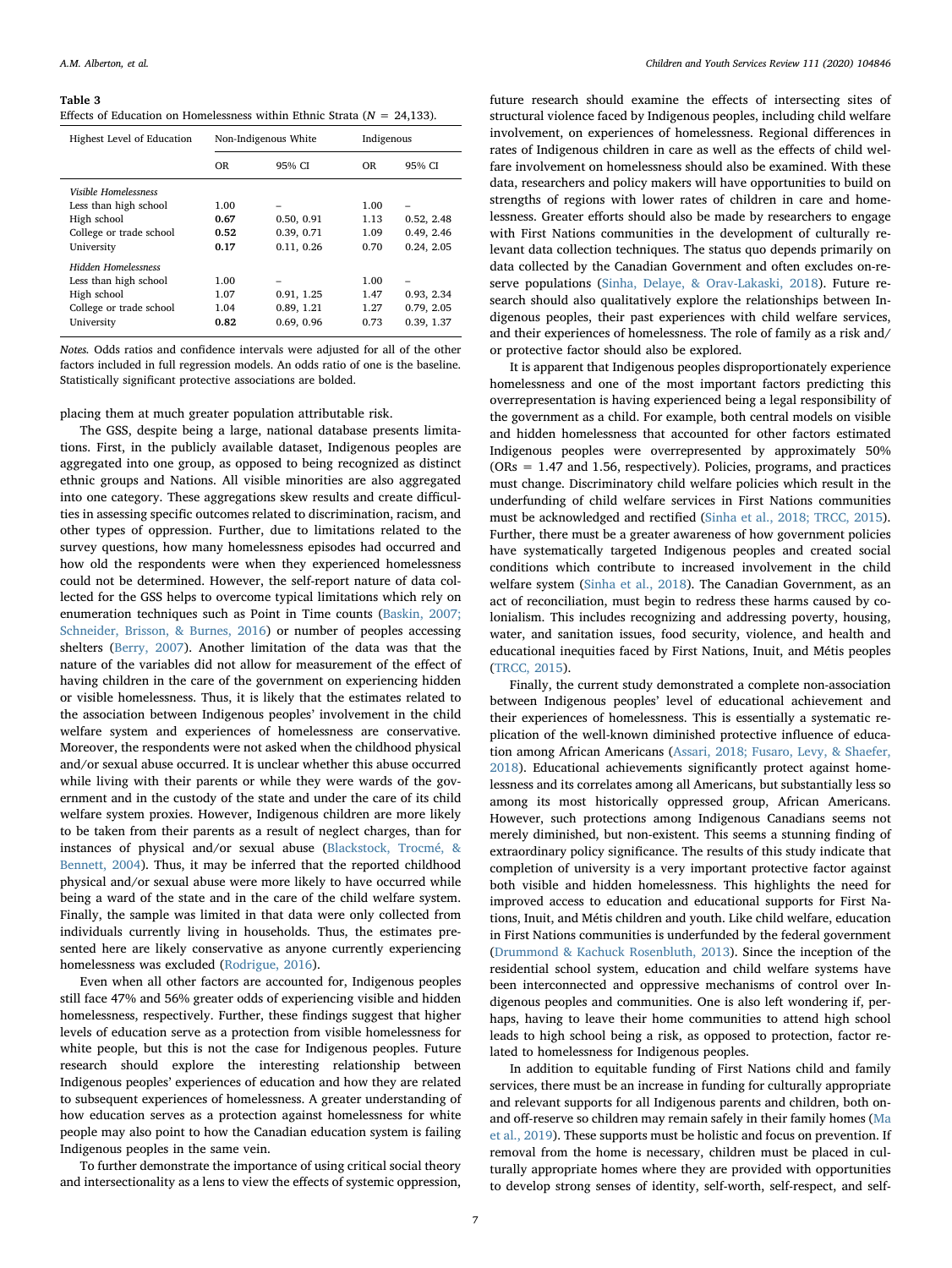reliance ([TRCC, 2015\)](#page-8-22). Overall, there needs to be a greater understanding and acknowledgement by all people, but especially social workers and other helping professionals, of the devastating impacts that the residential school system and other colonial projects have had on the wellbeing of generations of Indigenous peoples [\(TRCC, 2015](#page-8-22)). Beginning with training and education, social work academics, educators, and practitioners must enhance understandings of Indigenous cultures and practices as well as awareness of the long-lasting implications of colonization ([TRCC, 2015](#page-8-22)).

Indigenous peoples, families, and communities have continued to thrive despite the incursions on their ways of knowing and being by settlers. On all accounts, it is apparent that Indigenous peoples were better off before the arrival of settlers and this includes the ongoing interventions of social workers, police, and other government agents. Mounting evidence, including the current analysis, suggests that First Nations, Inuit, and Métis peoples must have jurisdiction over child and family services involving their community members [\(Barker et al.,](#page-7-27) [2014; Baskin, 2007; Blackstock, 2011; Sinclair, 2016\)](#page-7-27). Although this issue becomes more complicated with off-reserve populations where Indigenous leadership is not dominant, sustainable solutions are not impossible. Social workers and other professionals working with Indigenous peoples off-reserve must follow their lead and stop, at once, imposing Eurocentric values, policies, and practices on Indigenous peoples, families, and communities. Overall, First Nations, Inuit, and Métis resiliencies and systems of child and family care must be recognized, supported, and legitimized ([Blackstock et al., 2004\)](#page-7-24) not only by all levels of government but also by social institutions and the agents representing these institutions, including social workers.

## CRediT authorship contribution statement

Amy M. Alberton: Conceptualization, Methodology, Validation, Formal analysis, Supervision, Project administration. G. Brent Angell: Conceptualization, Validation, Supervision. Kevin M. Gorey: Conceptualization, Methodology, Validation, Formal analysis, Supervision. Stéphane Grenier: Validation, Supervision, Project administration, Funding acquisition.

## Declaration of Competing Interest

None.

#### Acknowledgement

Partially funded by Social Sciences and Humanities Research Council of Canada; Grant #: 435-2018-0717.

#### Appendix A. Supplementary material

Supplementary data to this article can be found online at [https://](https://doi.org/10.1016/j.childyouth.2020.104846) [doi.org/10.1016/j.childyouth.2020.104846.](https://doi.org/10.1016/j.childyouth.2020.104846)

#### References

- <span id="page-7-0"></span>Anderson, J. T., & Collins, D. (2014). Prevalence and causes of urban homelessness among Indigenous peoples: A three-country scoping review. Housing Studies, 29(7), 959–976. [https://doi.org/10.1080/02673037.2014.923091.](https://doi.org/10.1080/02673037.2014.923091)
- <span id="page-7-13"></span>[Angell, G. B. \(2019\). Indigenous peoples and communities: A critical theory perspective.](http://refhub.elsevier.com/S0190-7409(19)31265-4/h0010) In S. A. Webb (Ed.). [The Routledge handbook of critical social work](http://refhub.elsevier.com/S0190-7409(19)31265-4/h0010). New York: [Routledge](http://refhub.elsevier.com/S0190-7409(19)31265-4/h0010).
- <span id="page-7-11"></span>Angell, G. B., & Dunlop, J. M. (2001). Social welfare and North American Indians: A socialist political economy theory perspective. Canadian Journal of Native Studies, 21(2), 333–353. [http://www3.brandonu.ca/cjns/21.2/cjnsv21no2\\_pg333-353.pdf](http://www3.brandonu.ca/cjns/21.2/cjnsv21no2_pg333-353.pdf).
- <span id="page-7-25"></span>Assari, S. (2018). Blacks' diminished return of education attainment on subjective health; Mediating effect of income. Brain Sciences, 8, 176. [https://doi.org/10.3390/](https://doi.org/10.3390/brainsci8090176) [brainsci8090176.](https://doi.org/10.3390/brainsci8090176)
- <span id="page-7-27"></span>[Barker, B., Kerr, T., Taiaiake Alfred, G., Fortin, M., Nguyen, P., Wood, E., & DeBeck, K.](http://refhub.elsevier.com/S0190-7409(19)31265-4/h0025) [\(2014\). High prevalence of exposure to the child welfare system among street-in](http://refhub.elsevier.com/S0190-7409(19)31265-4/h0025)[volved youth in a Canadian setting: Implications for policy and practice.](http://refhub.elsevier.com/S0190-7409(19)31265-4/h0025) BMC Public

[Health, 14](http://refhub.elsevier.com/S0190-7409(19)31265-4/h0025), 197–203.

- <span id="page-7-8"></span>[Baskin, C. \(2007\). Aboriginal youth talk about structural determinants as the causes of](http://refhub.elsevier.com/S0190-7409(19)31265-4/h0030) their homelessness. [First Peoples Child & Family Review, 3](http://refhub.elsevier.com/S0190-7409(19)31265-4/h0030)(3), 31–42.
- <span id="page-7-20"></span>Begashaw, G. (2018). [Explicit application of two level multi-level logistic regression.](http://refhub.elsevier.com/S0190-7409(19)31265-4/h0035) Riga, [Latvia, European Union: Lambert Academic Publishing.](http://refhub.elsevier.com/S0190-7409(19)31265-4/h0035)
- <span id="page-7-7"></span>[Belanger, Y. D., Awosoga, O., & Weasel Head, G. \(2012\).](http://refhub.elsevier.com/S0190-7409(19)31265-4/h0040) Assessing urban Aboriginal housing [and homelessness in Canada. Final Report prepared for the National Association of](http://refhub.elsevier.com/S0190-7409(19)31265-4/h0040) Friendship Centres and the Offi[ce of the Federal Interlocutor for Métis and Non-Status](http://refhub.elsevier.com/S0190-7409(19)31265-4/h0040) Indians. [Ottawa, ON: Authors.](http://refhub.elsevier.com/S0190-7409(19)31265-4/h0040)
- <span id="page-7-23"></span>Berry, B. (2007). A repeated observation approach for estimating the street homeless population. Evaluation Review, 31(2), 166–199. [https://doi.org/10.1177/](https://doi.org/10.1177/0193841X06296947) [0193841X06296947](https://doi.org/10.1177/0193841X06296947).
- <span id="page-7-18"></span>Berry, J., & Hou, F. (2017). Acculturation, discrimination and wellbeing among second generation of immigrants in Canada. International Journal of Intercultural Relations, 61, 29–39. <https://doi.org/10.1016/j.ijintrel.2017.08.003>.
- <span id="page-7-1"></span>Blackstock, C. (2007). Residential schools: Did they really close or just morph into child welfare? Indigenous Law Journal, 6(1), 71-78. [https://jps.library.utoronto.ca/index.](https://jps.library.utoronto.ca/index.php/ilj/article/view/27665/20396) [php/ilj/article/view/27665/20396.](https://jps.library.utoronto.ca/index.php/ilj/article/view/27665/20396)
- [Blackstock, C. \(2011\). The emergence of the breath of life theory.](http://refhub.elsevier.com/S0190-7409(19)31265-4/h0060) Journal of Social Work [Values and Ethics, 8](http://refhub.elsevier.com/S0190-7409(19)31265-4/h0060)(1), 1–16.
- <span id="page-7-2"></span>[Blackstock, C., & Trocmé, N. \(2005\). Community-based child welfare for Aboriginal](http://refhub.elsevier.com/S0190-7409(19)31265-4/h0065) [children: Supporting resilience through structural change.](http://refhub.elsevier.com/S0190-7409(19)31265-4/h0065) Social Policy Journal of New [Zealand, 24](http://refhub.elsevier.com/S0190-7409(19)31265-4/h0065), 12–33.
- <span id="page-7-24"></span>Blackstock, C., Trocmé, N., & Bennett, M. (2004). Child maltreatment investigations among Aboriginal and non-Aboriginal families in Canada. Violence Against Women, 10(8), 901–916. [https://doi.org/10.1177/1077801204266312.](https://doi.org/10.1177/1077801204266312)
- <span id="page-7-6"></span>[Brown, J., Knol, D., Prevost-Derbecker, S., & Andrushko, K. \(2007\). Housing for](http://refhub.elsevier.com/S0190-7409(19)31265-4/h0075) [Aboriginal youth in the inner city of Winnipeg.](http://refhub.elsevier.com/S0190-7409(19)31265-4/h0075) First Peoples Child & Family Review, 3[\(2\), 56](http://refhub.elsevier.com/S0190-7409(19)31265-4/h0075)–64.
- Christensen, J. (2011). [Homeless in a homeland: Housing \(in\)security and homeless in Inuvik](http://refhub.elsevier.com/S0190-7409(19)31265-4/h0080) [and Yellowknife, Northwest Territories, Canada](http://refhub.elsevier.com/S0190-7409(19)31265-4/h0080) (Unpublished doctoral dissertation) [Montréal, Québec: McGill University.](http://refhub.elsevier.com/S0190-7409(19)31265-4/h0080)
- <span id="page-7-5"></span>Christensen, J. (2013). 'Our home, our way of life': Spiritual homelessness and the sociocultural dimensions of Indigenous homelessness in the Northwest Territories (NWT), Canada. Social & Cultural Geography, 14(7), 804–828. [https://doi.org/10.](https://doi.org/10.1080/14649365.2013.822089) [1080/14649365.2013.822089](https://doi.org/10.1080/14649365.2013.822089).
- <span id="page-7-12"></span>Crenshaw, K. (1989). Demarginalizing the intersection of race and sex: A Black feminist critique of Antidiscrimination Doctrine, Feminist Theory, and Antiracist Politics. University of Chicago Legal Forum, 1989(1), 139–167. [http://chicagounbound.](http://chicagounbound.uchicago.edu/uclfvol1989/iss1/8) [uchicago.edu/uclfvol1989/iss1/8](http://chicagounbound.uchicago.edu/uclfvol1989/iss1/8).
- <span id="page-7-26"></span>[Drummond, D., & Kachuck Rosenbluth, E. \(2013\).](http://refhub.elsevier.com/S0190-7409(19)31265-4/h0095) The debate on First Nations education funding: Mind the gap. Kingston, ON: Queen'[s University Policy Studies](http://refhub.elsevier.com/S0190-7409(19)31265-4/h0095).
- <span id="page-7-19"></span>Du Mont, J., & Forte, T. (2016). Perceived discrimination and self-rated health in Canada: An exploratory study. BMC Public Health, 16, 742–750. [https://doi.org/10.1186/](https://doi.org/10.1186/s12889-016-3344-y) [s12889-016-3344-y.](https://doi.org/10.1186/s12889-016-3344-y)
- <span id="page-7-21"></span>Faul, F., Erdfelder, E., Buchner, A., & Lang, A. (2009). Statistical power analysis using GPower 3.1: Tests for correlation and regression analyses. Behavior Research Methods, 41(4), 1149–1160. [https://doi.org/10.3758/BRM.41.4.1149.](https://doi.org/10.3758/BRM.41.4.1149)
- <span id="page-7-22"></span>[First Nations Child and Family Caring Society of Canada and Assembly of First Nations v.](http://refhub.elsevier.com/S0190-7409(19)31265-4/h0110) [Attorney General of Canada \(2016\).](http://refhub.elsevier.com/S0190-7409(19)31265-4/h0110) CHRT 2 Decision. CHRT 2. File No. T1340/ [7008Ottawa, ON: Canadian Human Rights Tribunal.](http://refhub.elsevier.com/S0190-7409(19)31265-4/h0110)
- <span id="page-7-15"></span>First Nations Information Governance Centre (2014). Ownership, Control, Access and Possession (OCAP): The path to First Nations information governance. Retrieved from https://fnigc.ca/sites/default/fi[les/docs/ocap\\_path\\_to\\_fn\\_information\\_governance\\_](https://fnigc.ca/sites/default/files/docs/ocap_path_to_fn_information_governance_en_finl.pdf) en\_fi[n al.pdf](https://fnigc.ca/sites/default/files/docs/ocap_path_to_fn_information_governance_en_finl.pdf).
- [Fleiss, J. L., Levin, B., & Paik, M. C. \(2003\).](http://refhub.elsevier.com/S0190-7409(19)31265-4/h0120) Statistical methods for rates and proportions (3rd [ed.\). New York: John Wiley & Sons](http://refhub.elsevier.com/S0190-7409(19)31265-4/h0120).
- <span id="page-7-9"></span>Ford Shah, M., Qinghau, L., Eddy, J. M., Barkan, S., Marshall, D., Mancuso, D., ... Huber, A. (2017). Predicting homelessness among emerging adults aging out of foster care. American Journal of Community Psychology, 60, 33–43. [https://doi.org/10.1002/ajcp.](https://doi.org/10.1002/ajcp.12098) [12098.](https://doi.org/10.1002/ajcp.12098)
- <span id="page-7-10"></span>Fowler, P. J., Marcal, K. E., Zhang, J., Day, O., & Landsverk, J. (2017). Homelessness and aging out of foster care: A national comparison of child welfare-involved adolescents. Child and Youth Services Review, 77, 27–33. [https://doi.org/10.1016/j.childyouth.](https://doi.org/10.1016/j.childyouth.2017.03.017) [2017.03.017](https://doi.org/10.1016/j.childyouth.2017.03.017).

Freire, P. (1970). [Pedagogy of the oppressed \(M.B. Ramos, Trans.\).](http://refhub.elsevier.com/S0190-7409(19)31265-4/h0135) New York, NY: [Continuum](http://refhub.elsevier.com/S0190-7409(19)31265-4/h0135).

- Fusaro, V. A., Levy, H. G., & Shaefer, H. L. (2018). Racial and ethnic disparities in the lifetime Prevalence of homelessness in the United States. Demography, 55, 2119–2128. <https://doi.org/10.1007/s13524-018-0717-0>.
- <span id="page-7-3"></span>[Gaetz, S., Barr, C., Friesen, A., Harris, B., Hill, C., Kovacs-Burns, K., ... Marsolais, A.](http://refhub.elsevier.com/S0190-7409(19)31265-4/h0145) (2012). Canadian Definition of Homelessness. [Toronto: Canadian Observatory on](http://refhub.elsevier.com/S0190-7409(19)31265-4/h0145) [Homelessness Press.](http://refhub.elsevier.com/S0190-7409(19)31265-4/h0145)
- <span id="page-7-17"></span>[Gorey, K., & Trevisan, M. \(1998\). Secular trends in the United States black/white hy](http://refhub.elsevier.com/S0190-7409(19)31265-4/h0150)[pertension prevalence ratio: Potential impact of diminishing response rates.](http://refhub.elsevier.com/S0190-7409(19)31265-4/h0150) American [Journal of Epidemiology, 147](http://refhub.elsevier.com/S0190-7409(19)31265-4/h0150)(2), 95–99.
- <span id="page-7-14"></span>Government of Canada Panel on Research Ethics (2015). TCPS 2 – Chapter 9: Research involving the First Nations, Inuit, and Métis peoples of Canada. Retrieved from [https://ethics.gc.ca/eng/tcps2-eptc2\\_2018\\_chapter9-chapitre9.html.](https://ethics.gc.ca/eng/tcps2-eptc2_2018_chapter9-chapitre9.html)
- Harrell, F. E., Jr. (2015). [Regression modeling strategies: With applications to linear models,](http://refhub.elsevier.com/S0190-7409(19)31265-4/h0160) [logistic and ordinal regression, and survival analysis](http://refhub.elsevier.com/S0190-7409(19)31265-4/h0160) (2nd ed.). New York: Springer.
- <span id="page-7-4"></span>Harvey, M. (2016). Homelessness: Portrait of homelessness in First Nations communities in Quebec. Retrieved from [https://homelesshub.ca/sites/default/](https://homelesshub.ca/sites/default/files/attachments/Portrait%2520of%2520Homelessnes+%2520in%2520First%2520Nations%2520Communities%2520in%2520Quebec.pdf)files/attachments/ [Portrait%20of%20Homelessnes s%20in%20First%20Nations%20Communities%20in](https://homelesshub.ca/sites/default/files/attachments/Portrait%2520of%2520Homelessnes+%2520in%2520First%2520Nations%2520Communities%2520in%2520Quebec.pdf) [%20Quebec.pdf](https://homelesshub.ca/sites/default/files/attachments/Portrait%2520of%2520Homelessnes+%2520in%2520First%2520Nations%2520Communities%2520in%2520Quebec.pdf).

<span id="page-7-16"></span>Heffetz, O., & Reeves, D. B. (2018). Diffi[culty to reach respondents and nonresponse bias:](http://refhub.elsevier.com/S0190-7409(19)31265-4/h0170)